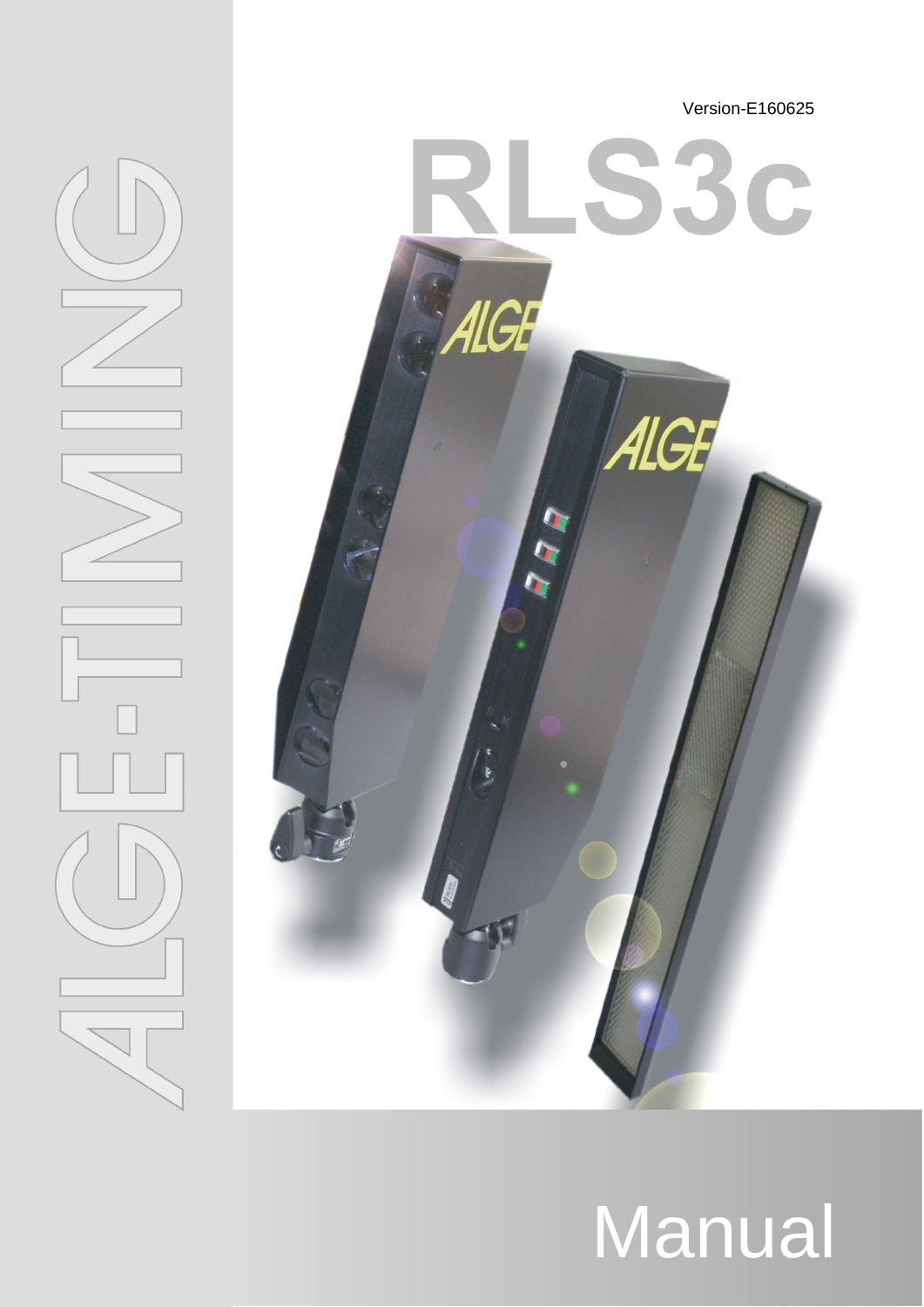

## **Important Information**

## **General**

Before using your ALGE-TIMING device read the complete manual carefully. It is part of the device and contains important information about installation, safety and its intended use. This manual cannot cover all conceivable applications. For further information or in case of problems that are mentioned not at all or not sufficiently detailed, please contact your **ALGE-TIMING** representative. You can find contact details on our homepage [www.alge-timing.com](http://www.alge-timing.com/)

## **Safety**

Apart from the information of this manual all general safety and accident prevention regulations of the legislator must be taken into account.

The device must only be used by trained persons. The setting-up and installation must only be executed according to the manufacturer's data.

#### **Intended Use**

The device must only be used for its intended applications. Technical modifications and any misuse are prohibited because of the risks involved! ALGE-TIMING is not liable for damages that are caused by improper use or incorrect operation.

#### **Power supply**

The stated voltage on the type plate must correspond to voltage of the power source. Check all connections and plugs before usage. Damaged connection wires must be replaced immediately by an authorized electrician. The device must only be connected to an electric supply that has been installed by an electrician according to IEC 60364-1. Never touch the mains plug with wet hands! Never touch live parts!

## **Cleaning**

Please clean the outside of the device only with a smooth cloth. Detergents can cause damage. Never submerge in water, never open or clean with wet cloth. The cleaning must not be carried out by hose or high-pressure (risk of short circuits or other damage).

#### **Liability Limitations**

All technical information, data and information for installation and operation correspond to the latest status at time of printing and are made in all conscience considering our past experience and knowledge. Information, pictures and description do not entitle to base any claims. The manufacturer is not liable for damage due to failure to observe the manual, improper use, incorrect repairs, technical modifications, use of unauthorized spare parts. Translations are made in all conscience. We assume no liability for translation mistakes, even if the translation is carried out by us or on our behalf.

#### **Disposal**

If a label is placed on the device showing a crossed-out dustbin on wheels (see drawing), the European directive 2002/96/EG applies for this device.

Please get informed about the applicable regulations for separate collection of electrical and electronic waste in your country and do not dispose of the old devices as household waste. Correct disposal of old equipment protects the environment and humans against negative consequences!



#### **Copyright by** ALGE-TIMING **GmbH**

All rights reserved. Any duplication, either in full or in part, requires the prior written consent of the copyright holder.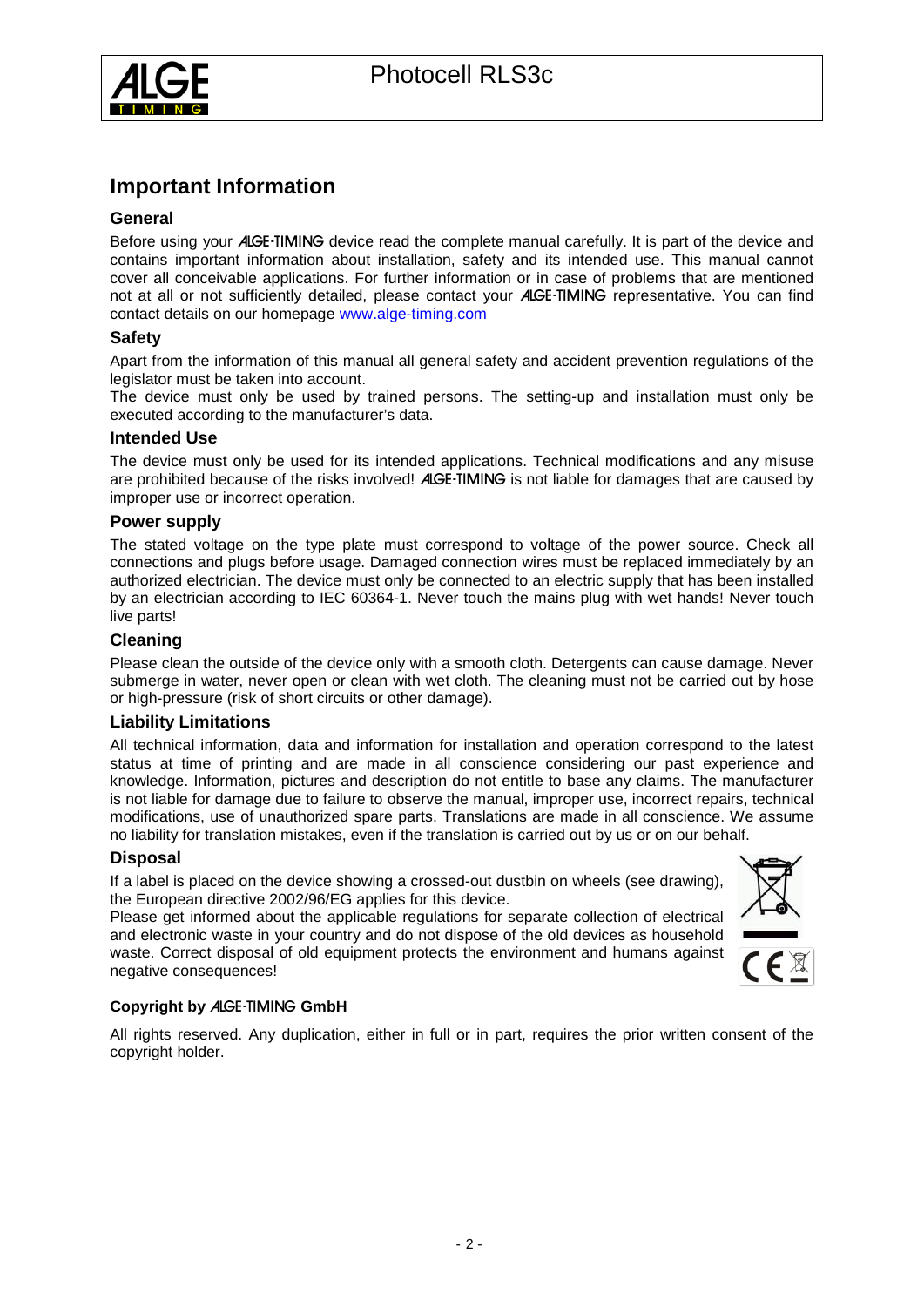

The three-fold photocell RLS3c consists of three on top of each other arranged reflexions photocells. The internal control of these three photocells can be changed over a switch and it is qualified for different types of functions.

## **Switch-setting M (Multi)**

An impulse will only be triggered off, if all three photocells will be covered. So the photocell can not be affected by hands or legs of the athlete.

The freeing of the photocell will occur if all the three photocells are free again.

**Usage:** athletics, training



## **Switch-setting S (Single)**

As soon as one photocell is covered, an impulse will be triggered off.

So a photocell-curtain will be generated and you can collect data of the first part of the body (e.g. legs and arms of athlete).

The freeing of the photocell will occur if one of the three photocells is free again.

**Usage:** Speed of football, agility, equitation, etc.



The three-fold photocell has two identical DIN-plugs and can be supplied by an ALGE timing device, whereas the cable must not be longer than 30m.

If you require a longer cable between photocell and timing device, you have to supply the photocell separately.

You can use the ALGE-charger or any other 12V battery. At external supply, the loop resistance of the control cable must not be more than 2000 Ohm.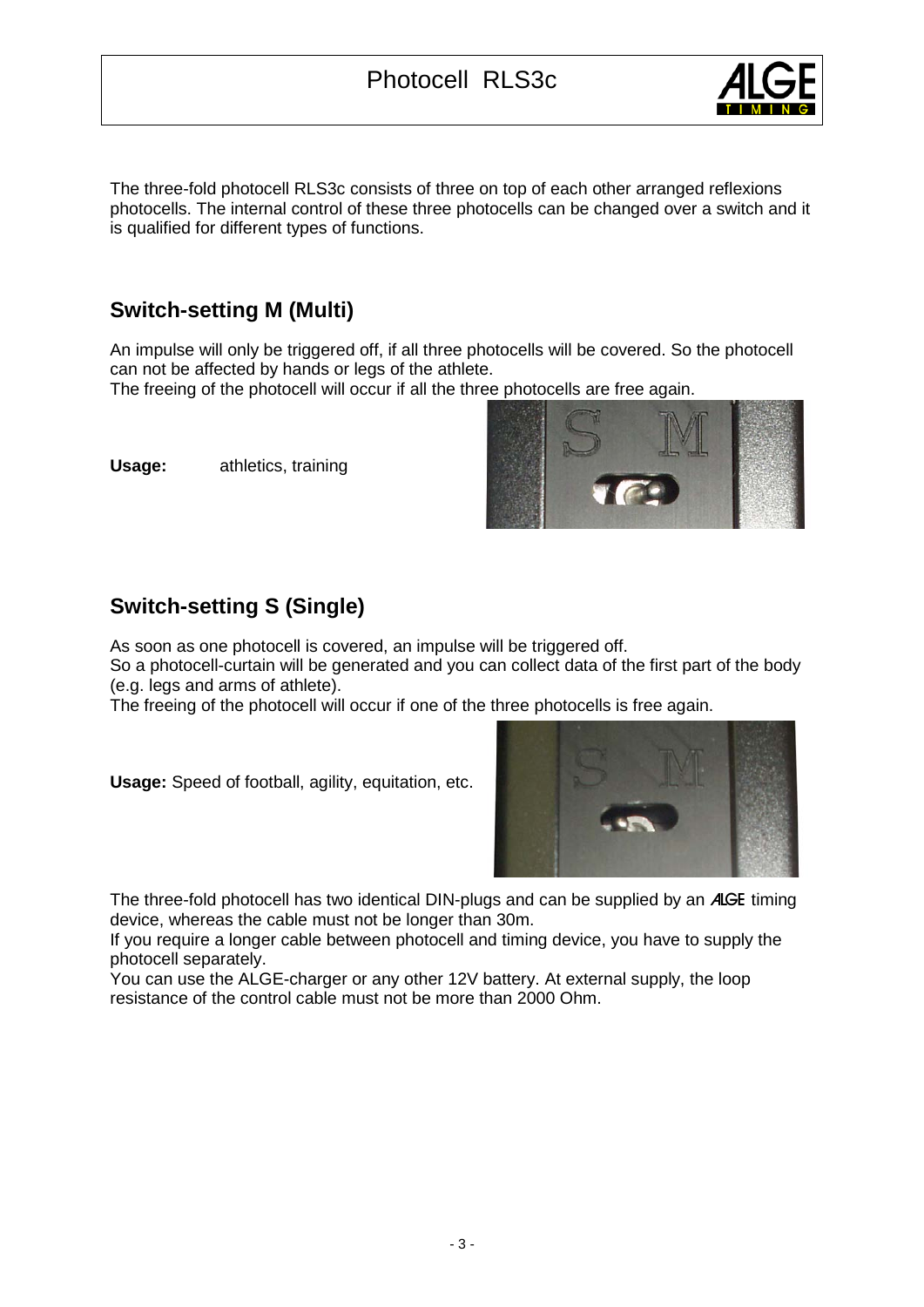

## **Elements of the tree-fold photocell RLS3c:**

- photocell RLS3c
- reflector
- tripod TRI128 (2 pc.)
- cable 001-30 (30 m stop-cable)

## **Available accessories:**

- case with foam-insert for secure transport of the photocell incl. tripods (K3)
- start-cable 002-10, 002-20, 002-30
- intermediate-time-cable 003-10, 003-20, 003-30
- customer specific cables
- cable-reel

## **Adjusting of photocell RLS3c:**

- Check if the switch is on the right position  $S$  or M. The switch is mounted between the instruments and the connector sockets
- Mount photocell and reflector on the tripod. Adjust the photocell and reflector at the appropriate height.
- Dispose the photocell and reflector adverse of each other (e.g. at the finish line). The photocell should be at the same side as the timing device (cable length).
- The photocell should not handicap the shooting of photofinish timing devices (e.g. OptiC). That means that you have to be dispose the photocell 1 or 2m away of the track. If this is not possible, dispose them curtly in front of the finish line.
- Connect three-fold photocell RLS3c and timing device with cable 001-xx (red cable).
- Switch-on the timing device.
- Unfasten the ball joint of the photocell and adjust the photocell to the reflector so that all three instruments are in the green range on the reverse. Use the visor (borehole on the above margin of the photocell) for adjusting.
- Focus on the reflector through the visor.
- If all three instruments are in the green range, fix the ball joint.

## *Attention:*

If you adjust the photocell, the instrument signalizes it on the ALGE timing device (needle oscillates). The photocell should always be protected by a barrier so that no one can accidentally adjust it.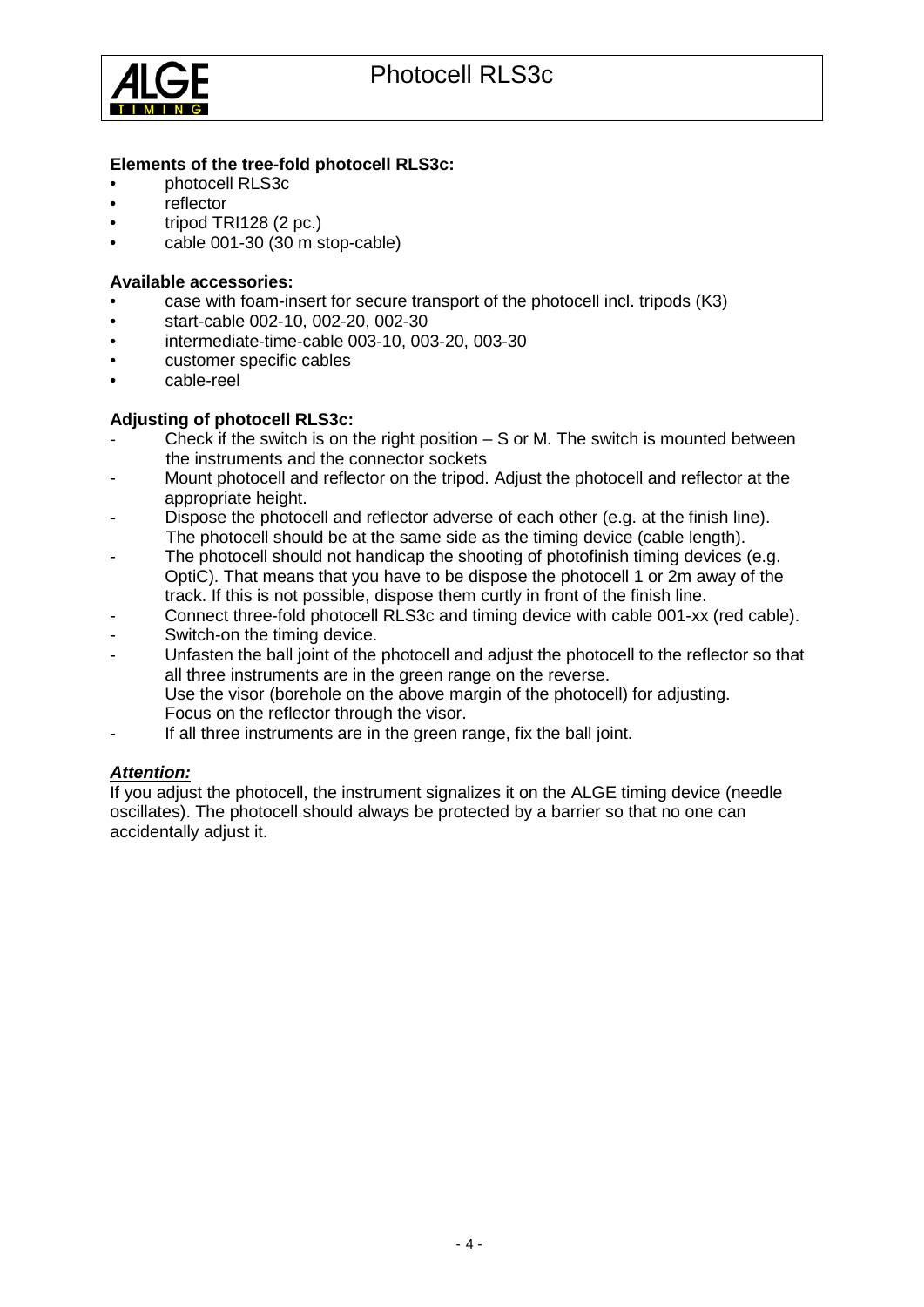

## **Technical data:**

**Power supply:** 7 to 15 VDC (Pin 4) or 5 VDC / 25 mA max. (Pin 5)

| <b>Electric power consumption:</b><br>at 5 V supply of Timer S4: |           |
|------------------------------------------------------------------|-----------|
| not triggered:                                                   | $<$ 35 mA |
| all 3 covered:                                                   | $< 50$ mA |
| at 12 V supply (external):                                       |           |
| not triggered:                                                   | $< 40$ mA |
| all 3 covered:                                                   | $< 55$ mA |

**Reach:** 5 to 15 meters For distances less than 5 meters please contact your appropriate ALGE representative.

**Output:** NPN transistor, open collector, active low

- *Reaction time:* 300 µs, 2 ms adjusted
- *Dimensions:* 200 x 370 x 120 mm

**Weight:** 2 kg (RLS3c with reflector)

## *Plug occupancy:*

- 1 Signal-output (Start)<br>2 Signal-output (Finish
- 2 Signal-output (Finish)<br>3 GND
- 3 GND<br>4 Supp
- Supply voltage 7 to 15 VDC



## **Subject to changes**

Copyright by ALGE-TIMING GmbH Rotkreuzstr. 39 6890 Lustenau / Austria

www.alge-timing.com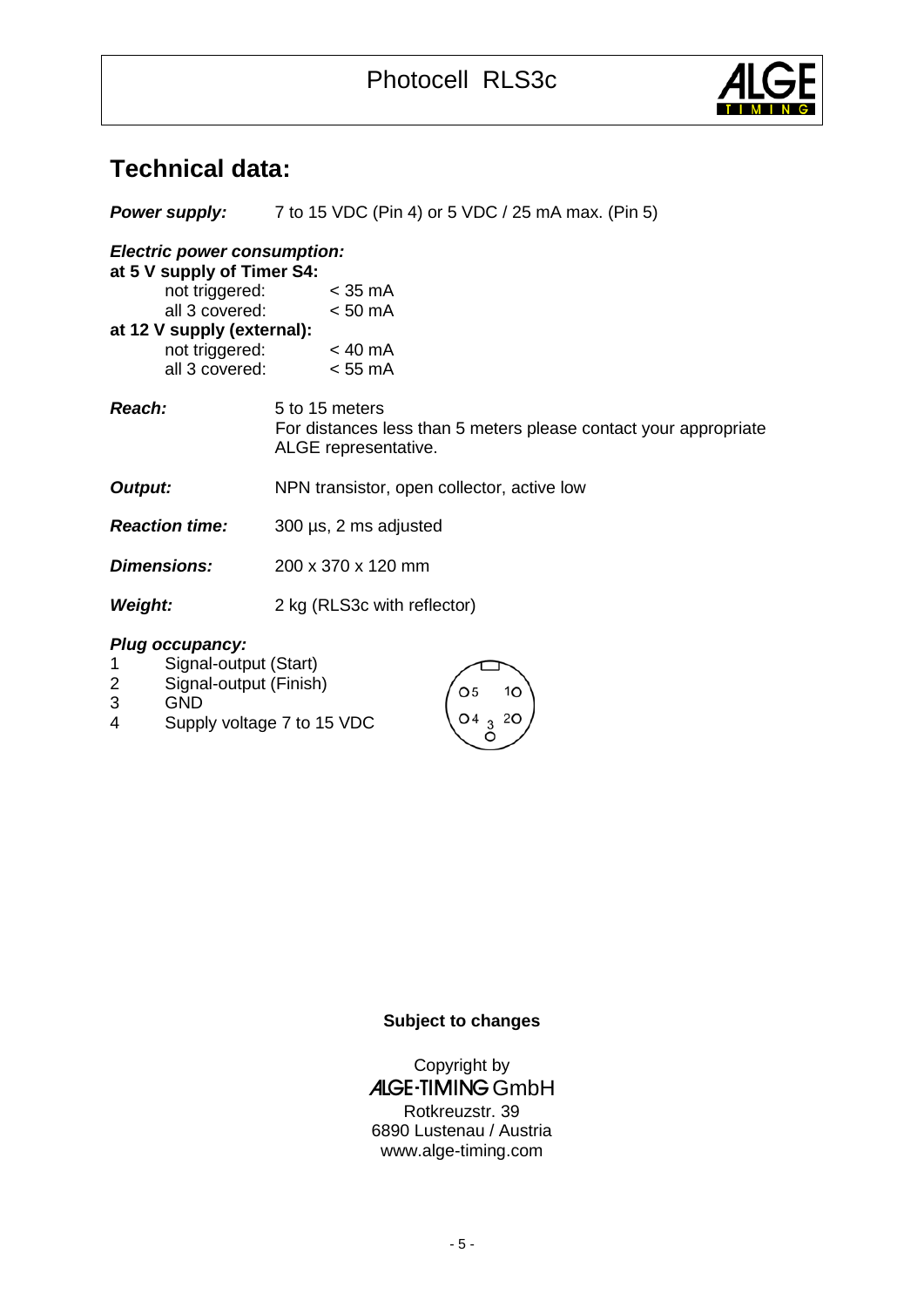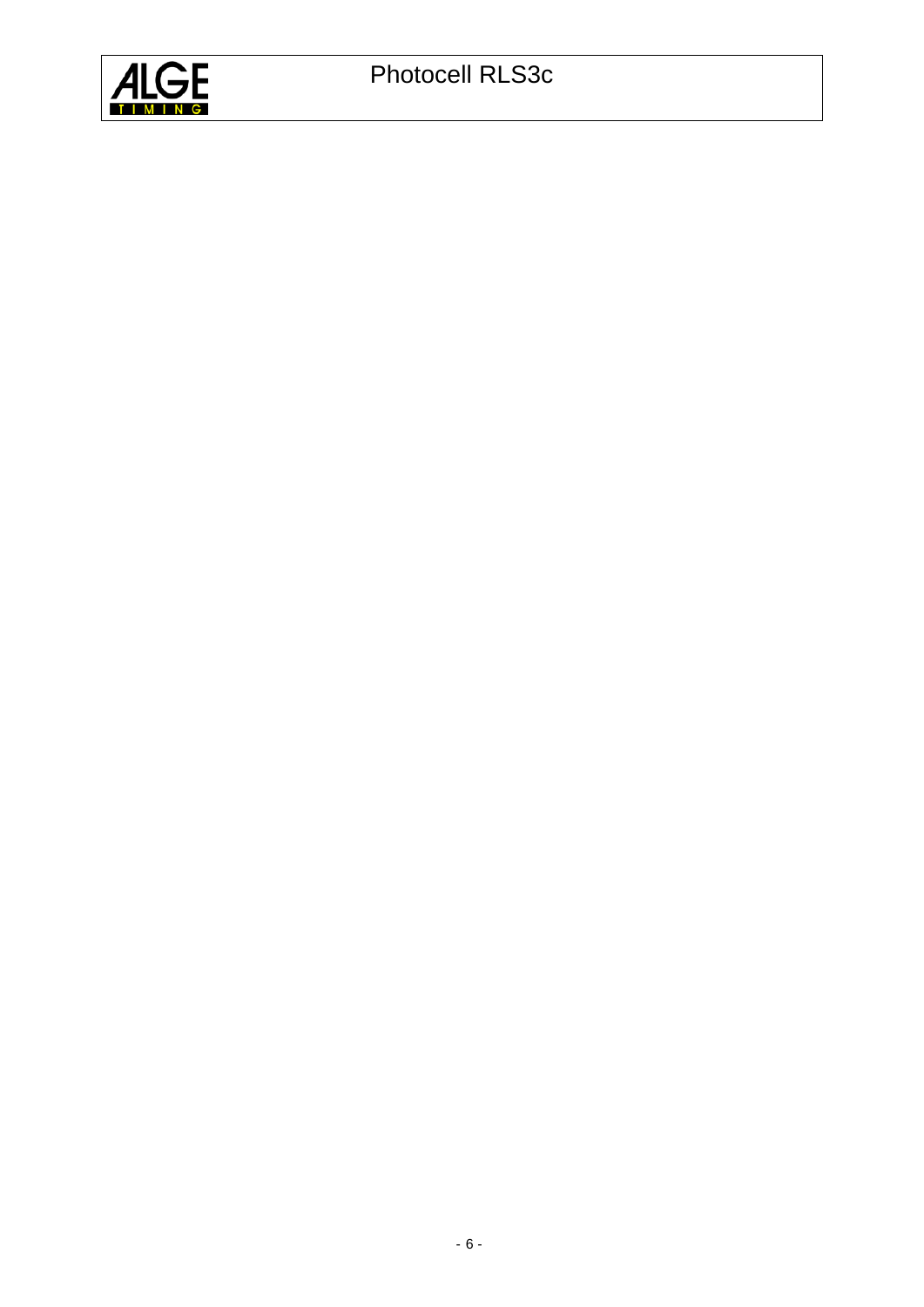## Photocell RLS3c